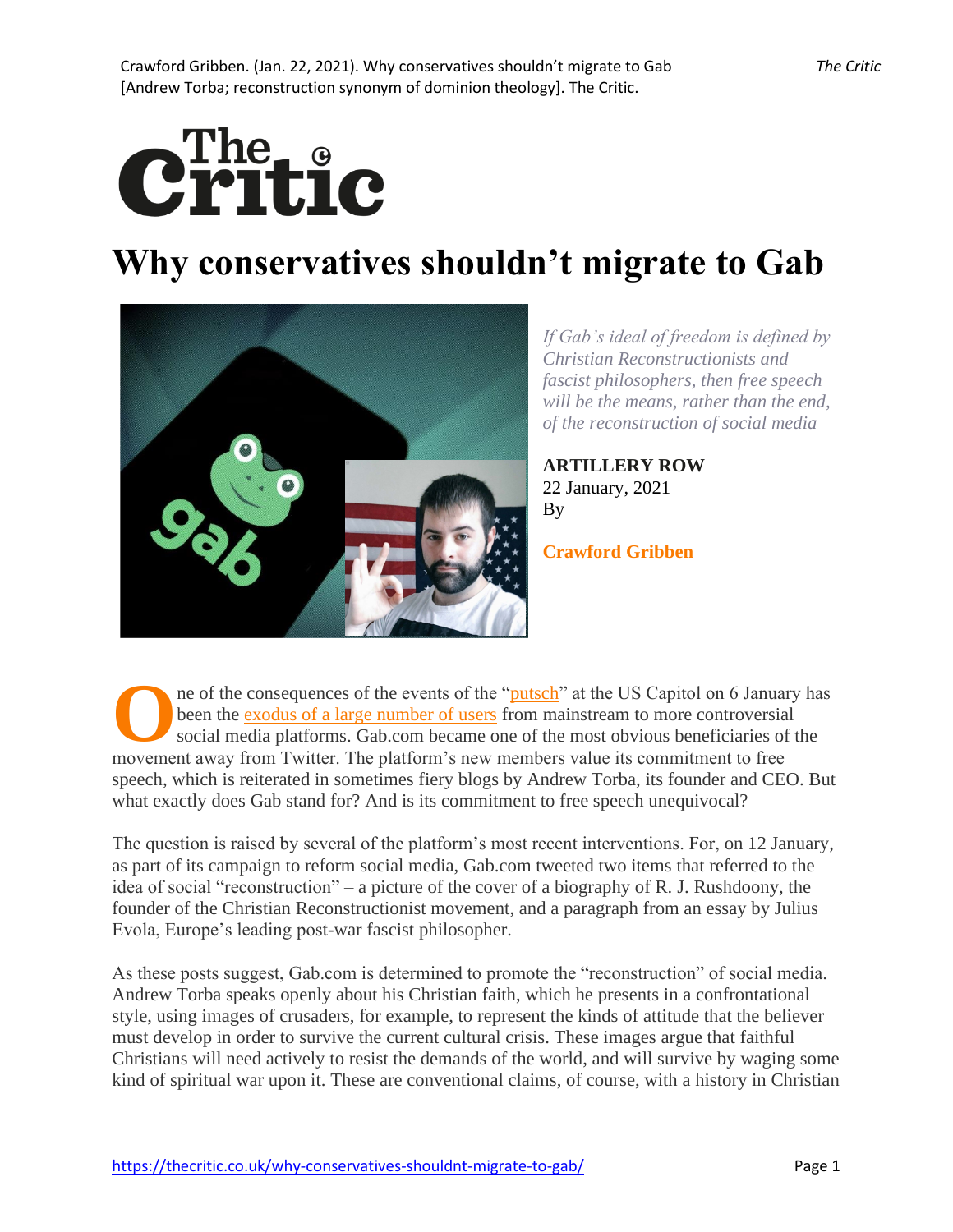theology that stretches back to the New Testament. But several of Torba's most recent posts give those claims a rather unexpected spin.

On 12 January, Gab's Twitter account posted without comment the cover of a biography of one of the most controversial protestant theologians of the last century.



J. Rushdoony was an Armenian-American Presbyterian minister, who, from the 1960s, moved in the conservative and libertarian circles associated with the socially libertarian Volker Fund eventually to establish his own very different kind of think-tank. This institute, the Chalcedon Foundation, became the clearing house for the movement of "Christian Reconstruction," the core principles of which were set out in Rushdoony's massive exposition of the social rganization of the Old Testament, his *Institutes of Biblical Law* (1973)*.*

## **"In the Christian state Rushdoony idealised, blasphemy would be punished by death"**

Rushdoony's work was widely celebrated – *Christianity Today* heralded the *Institutes* as a book of the year – but critics were quickly alarmed by the book's alleged Holocaust denial and by its proposal that American society should be reconstructed according to the ten commandments and other Old Testament laws, an agenda that would require a massive extension of capital punishment for crimes including idolatry, adultery and other sexual offences, as well as for the speech crime of blasphemy. Rushdoony emphasised that he was not outlining a programme for revolution – for he abhorred any suggestion of anti-government violence – and insisted that his goals would be realised as individuals, families, local communities and nations voluntarily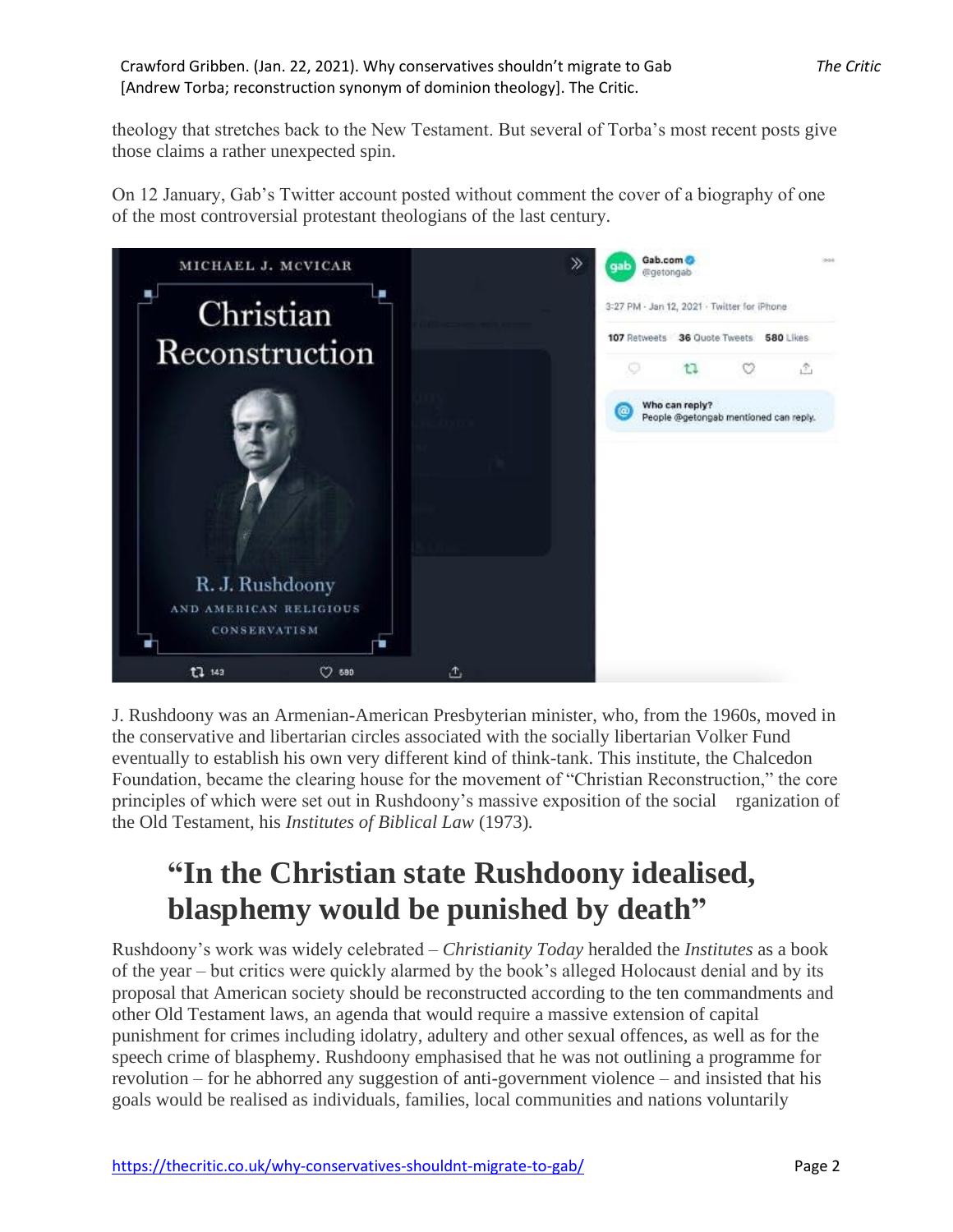embraced the Christian religion and sought to implement the Bible's social norms. Fifty years later, many evangelicals continue to think of these arguments as outlandish. But, for those who have ears to hear, Rushdoony's ideas are more influential than ever before.

In the last few years, as I argue in a [forthcoming book,](https://global.oup.com/academic/product/survival-and-resistance-in-evangelical-america-9780199370221?cc=gb&lang=en&) Rushdoony's expanding influence has become much easier to observe. It flourishes in softer forms, [as I have already noted](https://thecritic.co.uk/building-a-new-jerusalem-in-idaho/) in *The Critic*, in successful intentional communities in the Pacific Northwest, in which authors prepare best-selling novels, theology books, and preparedness manuals, and in which thought leaders host talk-shows on Amazon Prime. One of the largest of these communities was drawn into the political cross-fire in the run-up to the American presidential election, back in November, when [President Trump re-tweeted a video](https://blog.oup.com/2020/10/president-trump-and-the-war-against-american-christianity/) that showed police in Moscow, Idaho, arresting some participants in a public hymn-sing that met in defiance of local public health codes. But Rushdoony's influence has been creeping into mainstream politics, too.

During the campaign for their party's presidential nomination, in 2016, several leading Republicans took up positions that had roots in Rushdoony's work – such as Ben Carson's proposal for a flat tax of 10 per cent, on the basis that the state should never demand a greater share of wealth than that due to God, Donald Trump's suggestion that women who had abortions should be punished, and Ted Cruz's links with the ["seven mountains"](https://www.washingtonpost.com/national/religion/ted-cruzs-campaign-is-fueled-by-a-dominionist-vision-for-america-commentary/2016/02/04/86373158-cb6a-11e5-b9ab-26591104bb19_story.html) variant of "dominion" theology. And now Rushdoony's name is popping up on Gab. But the crucial point to note, for users who might be attracted to Gab's increasingly popular platform, is that Rushdoony did not at all defend free speech. In the Christian state that he idealised and believed to be inevitable, blasphemy would be punished by death.

However, on the same day that it promoted Rushdoony's biography, Gab also posted a markedup paragraph from "Orientations," a 1950 essay by Julius Evola (1898-1974).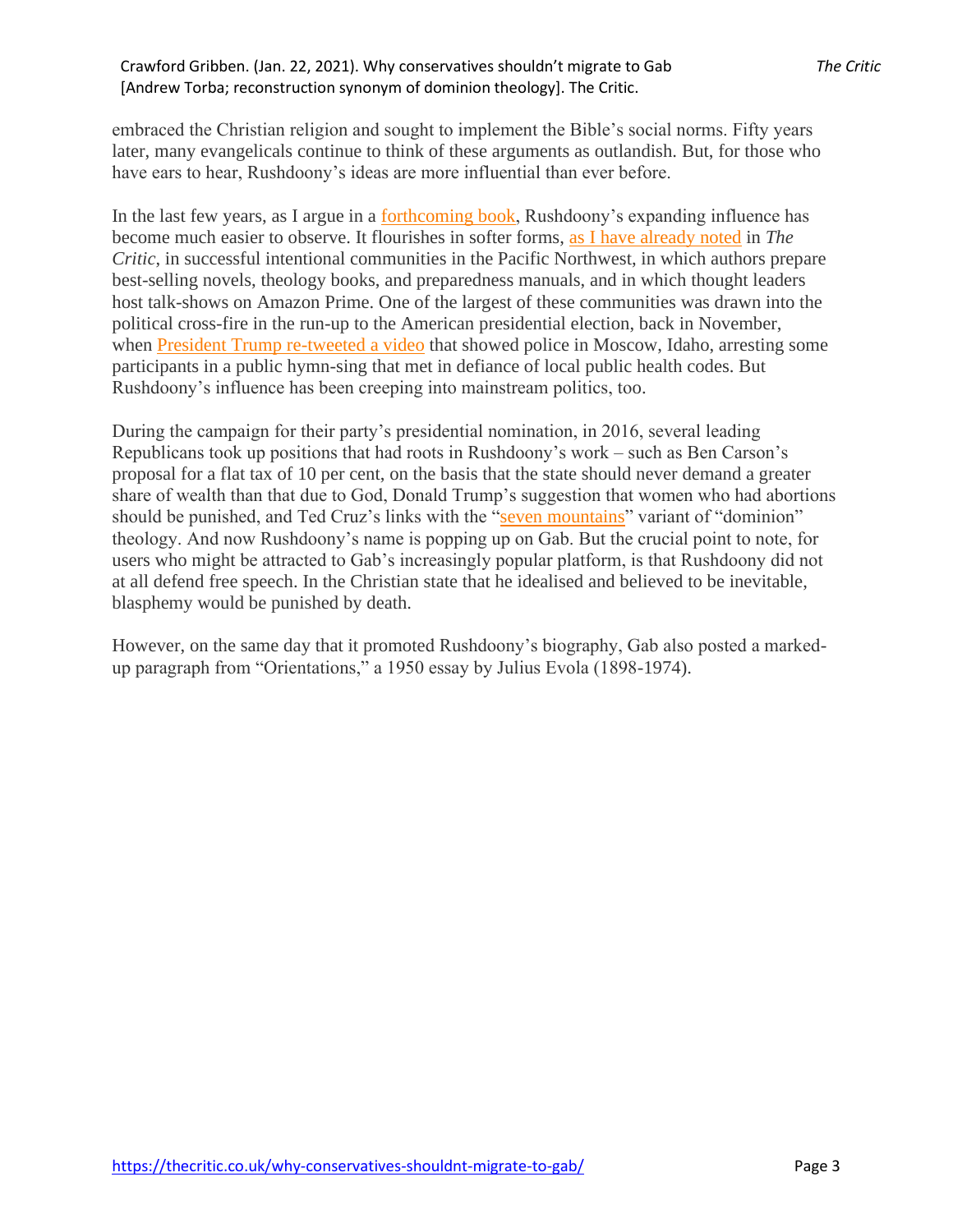|  |                                                                                                                                                                                                                                                                                                     |  |  | Whoever knows how to react against the forces of the Left only in       |  |
|--|-----------------------------------------------------------------------------------------------------------------------------------------------------------------------------------------------------------------------------------------------------------------------------------------------------|--|--|-------------------------------------------------------------------------|--|
|  |                                                                                                                                                                                                                                                                                                     |  |  | the name of idols, the lifestyle, and the mediocre, conformist morality |  |
|  |                                                                                                                                                                                                                                                                                                     |  |  | of the bourgeois world, has already lost the battle beforehand. This is |  |
|  | not the case for the man who stands on his feet, having already passed<br>through the purifying fire of outer and inner destruction. Just as this<br>man politically is not the instrument of a bourgeois pseudo-reaction,<br>so, in general, he restores forces and ideals older than and superior |  |  |                                                                         |  |
|  |                                                                                                                                                                                                                                                                                                     |  |  |                                                                         |  |
|  |                                                                                                                                                                                                                                                                                                     |  |  |                                                                         |  |
|  |                                                                                                                                                                                                                                                                                                     |  |  |                                                                         |  |
|  | to the bourgeois world and the economic era. With these forces and<br>ideals he creates the lines of defence and consolidates the positions                                                                                                                                                         |  |  |                                                                         |  |
|  |                                                                                                                                                                                                                                                                                                     |  |  |                                                                         |  |
|  |                                                                                                                                                                                                                                                                                                     |  |  |                                                                         |  |
|  |                                                                                                                                                                                                                                                                                                     |  |  | from whence, at the right moment, the action of reconstruction will     |  |
|  | blaze forth.                                                                                                                                                                                                                                                                                        |  |  |                                                                         |  |

The essay can be found in a recently published collection of Evola's shorter works, *A Traditionalist Confronts Fascism* (2015). Take care with the title: it's important to notice that this work is not a critique of fascism from the left. Evola famously described himself as a "superfascist" – one who went beyond the followers of Mussolini and sought to realise through better methods what they had failed to achieve. And so, while the quotation gestured toward "the action of reconstruction," its context set out a very different programme from that of Rushdoony. For Evola was not a Christian. While he was as wary of democracy as was Rushdoony, he was an aristocratic traditionalist, committed to occult investigation, and to the racial values by which he became identified as post-war Europe's leading fascist intellectual.

### **"If Christian Reconstruction were to succeed, Evola's freedom of speech would be violently denied"**

Gab's recent social media interventions will not have surprised those who have taken an interest in the ideas that are shaping the company's values. Torba has already drawn on the Christian Reconstructionist movement to expound his ideal of freedom. Back in November, he published an article on ["The Christian Crusade To Save Free Speech, Again.](https://news.gab.com/2020/11/17/the-christian-crusade-to-save-free-speech-again/)" The article riffs off several quotations from David Chilton, a follower of Rushdoony who was, among other things, author of the Christian Reconstruction manifesto, *Paradise Restored: A Biblical Theology of Dominion* (1985). As Torba reconstructs it, Chilton's central argument is that "God wants us to apply Christian standards everywhere, in every area." Torba builds on this argument to conclude that "Christians must once again defend, preserve, and conserve the freedom of speech at any and all costs. We've done it before and by the grace of God we will do it again." But Chilton